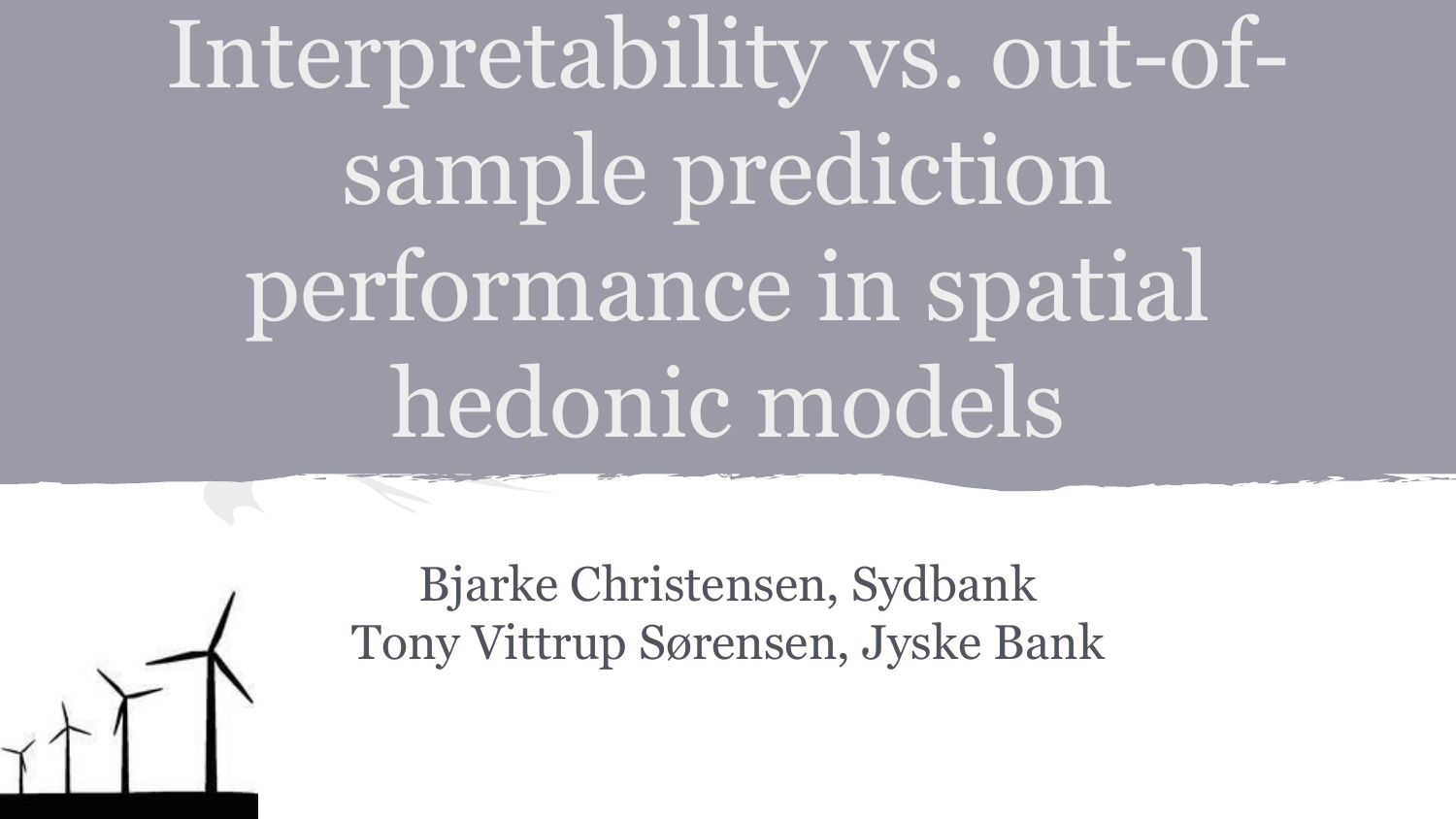# **Outline**

- 1. Spatial autocorrelation in hedonic house price models
- 2. The data
- 3. Related literature
- 4. Methods
- 5. Results
- 6. Concluding remarks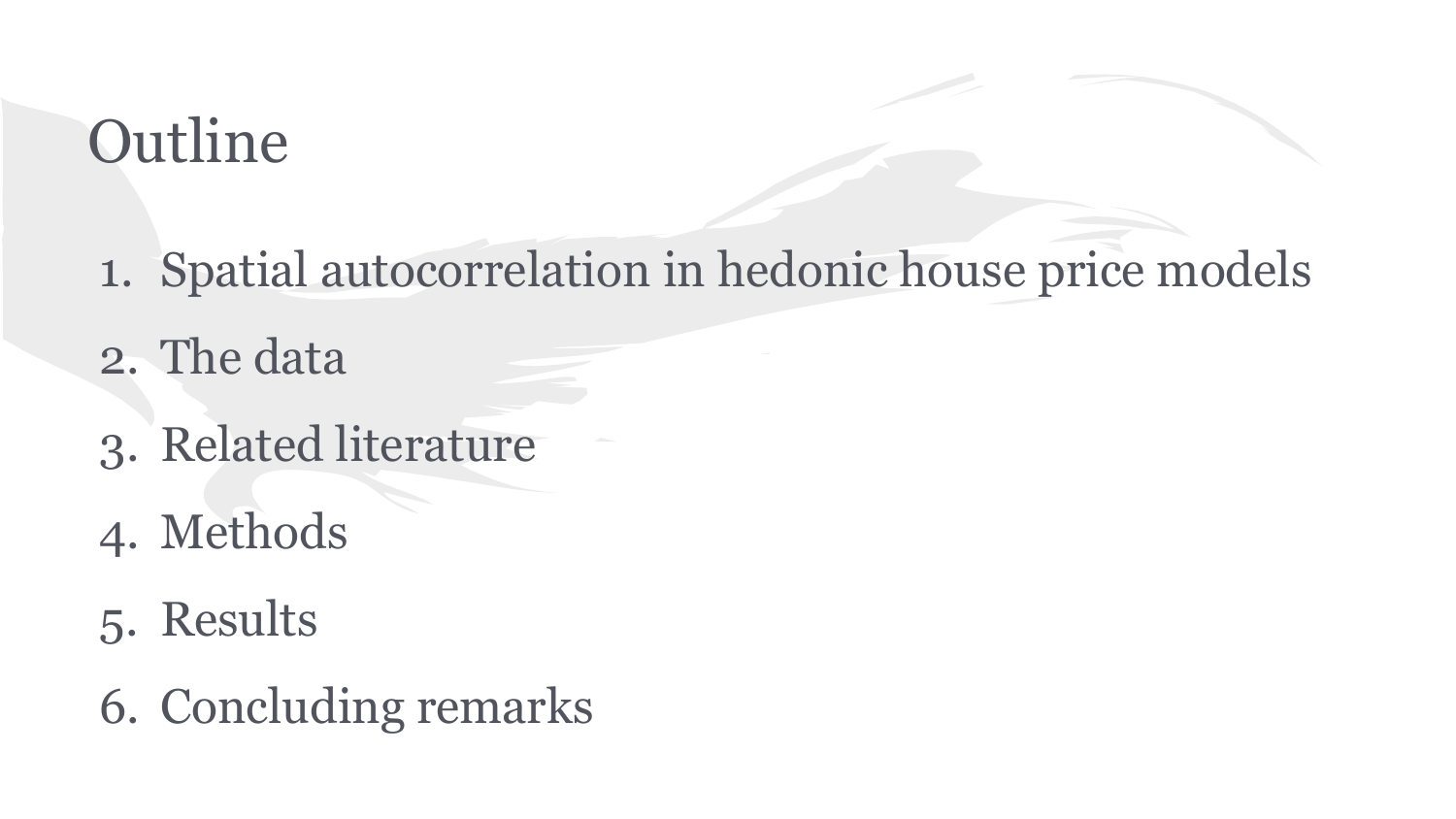# Motivation

❏ Two uses for hedonic house price models:

- ❏ Forecasting future sales prices (AVM, mass appraisal).
- ❏ Estimating implicit value of externalities/amenities
- ❏ Spatial autocorrelation: a curse, and a blessing?
	- ❏ Causes biased and inconsistent parameter estimates
	- ❏ Can be used to improve forecast precision
- ❏ Methods for 'dealing with' spatial autocorrelation include
	- ❏ Fixed effects / GIS variables
	- ❏ Spatial econometric models
	- Semiparametric / spline based models an alternative?

(von Grewnitz and Panduro (LE, 2014)).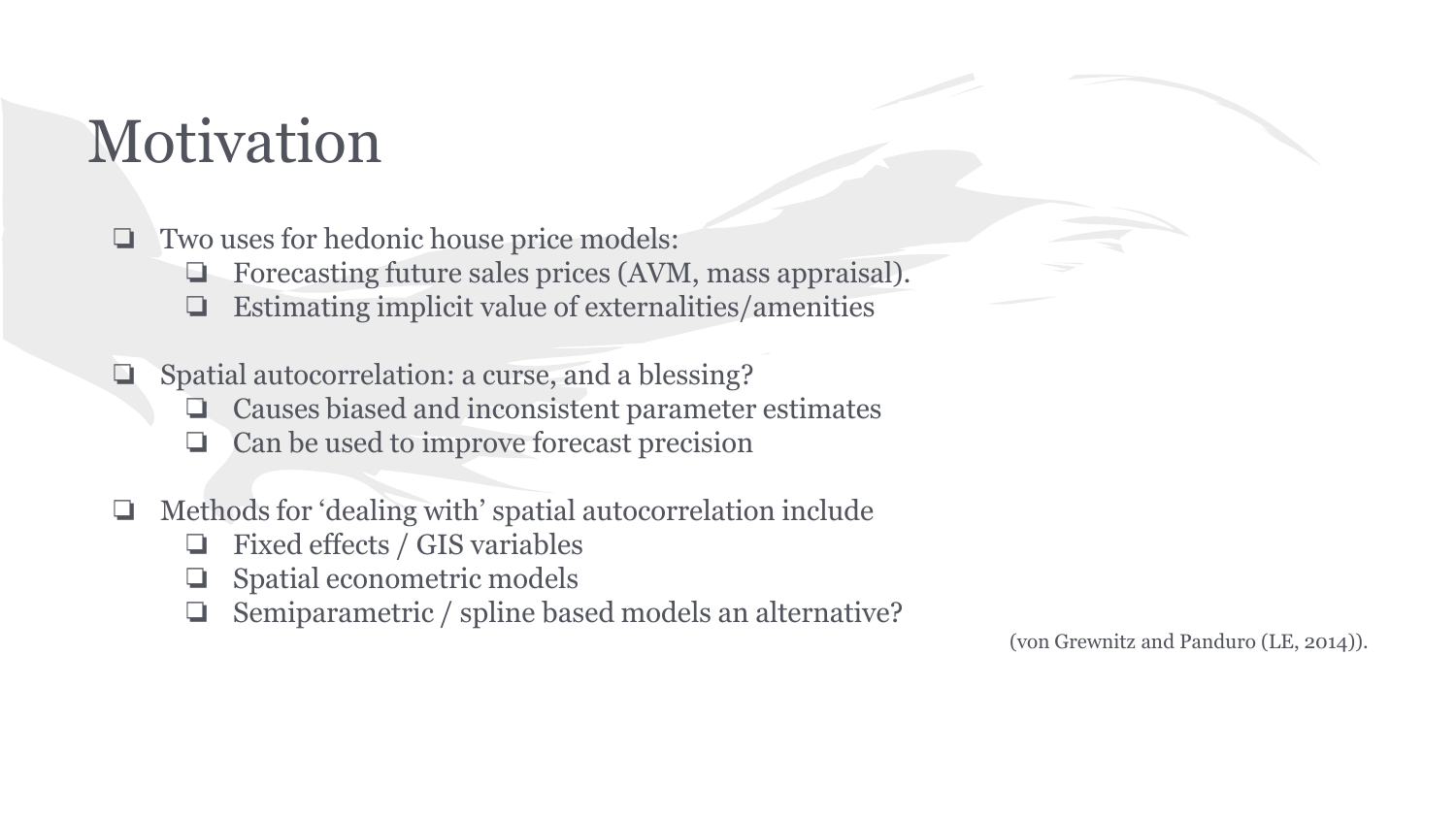# Motivation

❏ Does the objective dictate the approach?

- ❏ For forecasting, interpretability is desirable but less important than accuracy
- ❏ For externalities, interpretability is paramount
- ❏ The spatial variable of interest in this presentation is: proximity to wind turbines.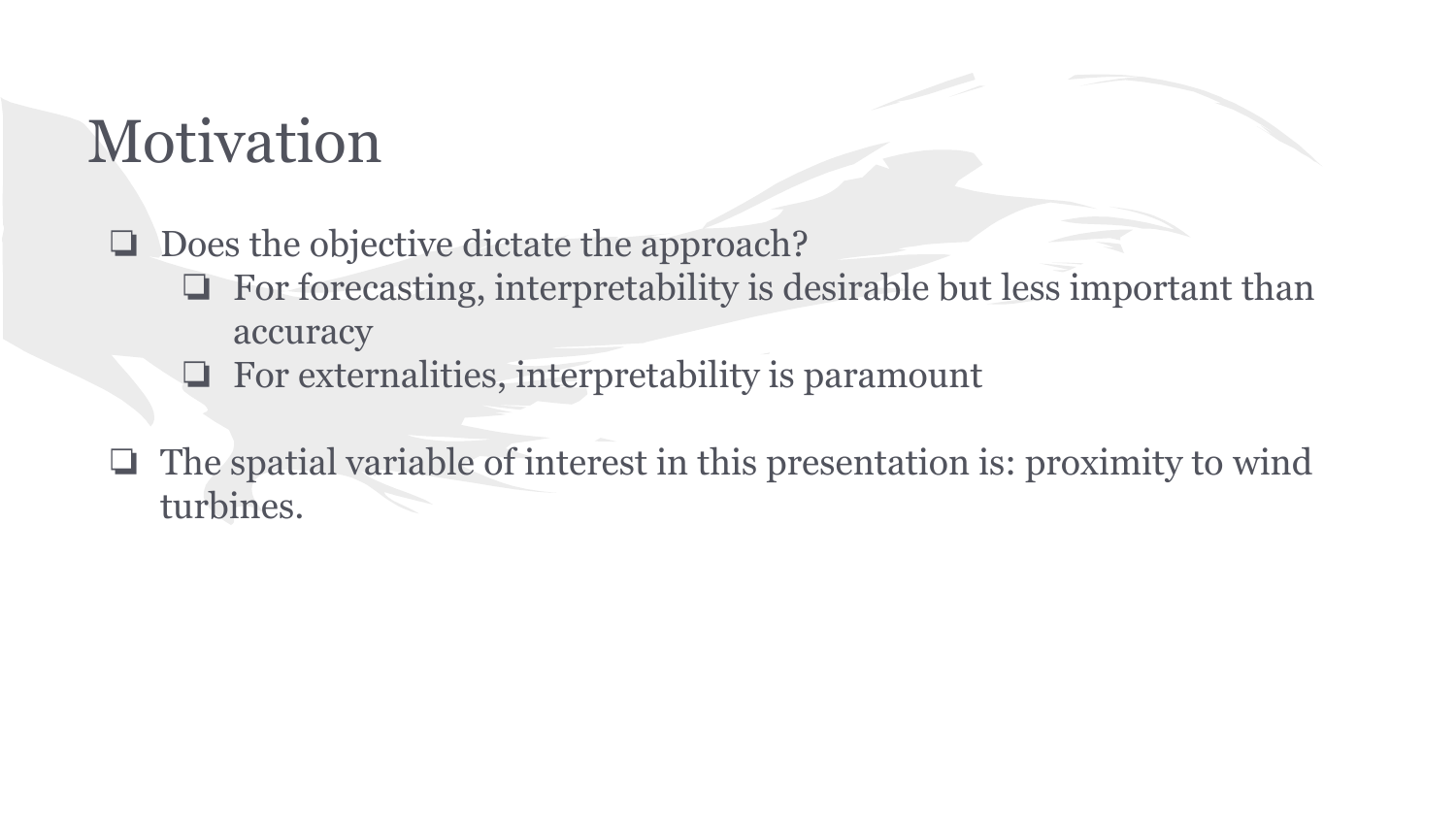### Data

- ❏ Western Jutland, 8 municipalities, 7.000 km<sup>2</sup> .
- ❏ Period: 2002-2014
- ❏ Number of single family property sales:
	- ❏ In-sample: 21.066
	- ❏ Out-of-sample: 2.340
- ❏ Control variables: living area, number of rooms, age, number of bathrooms, detached vs. semi-detached, roof material, exterior wall material, proximity to large road.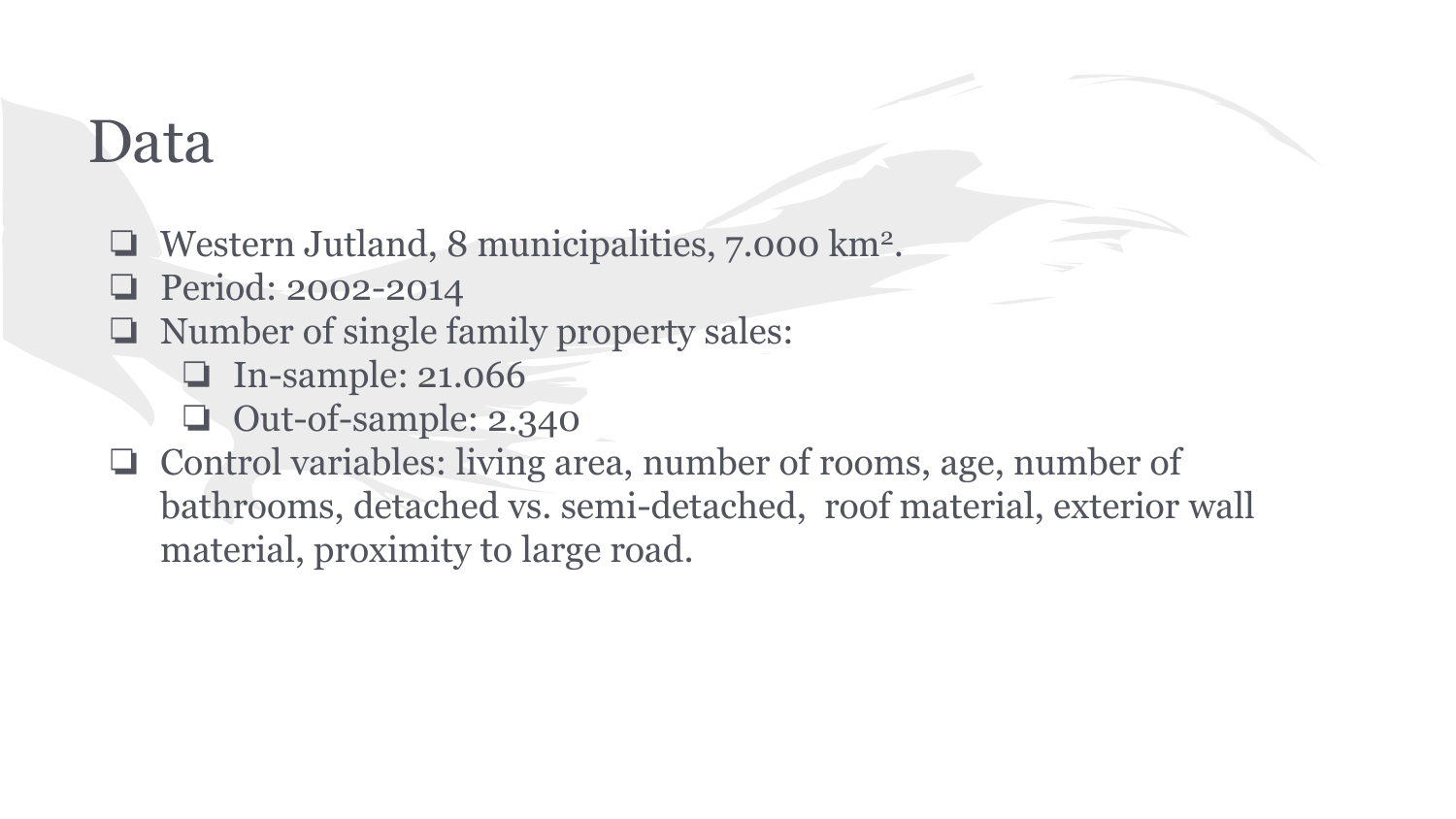# Spatial variable of interest: wind turbines

- ❏ Provided 30% of electric power consumption in Denmark in 2012.
- ❏ Expected to increase to 50% in 2020.
- ❏ Neighbours legally entitled to compensation for 'loss of property value'.

|                                           | Number of<br>turbines |
|-------------------------------------------|-----------------------|
| In operation throughout the sample period | 683                   |
| Commissioned during the sample period     | 279                   |
| Decommissioned during the sample period   | 661                   |
| Total                                     | 1615                  |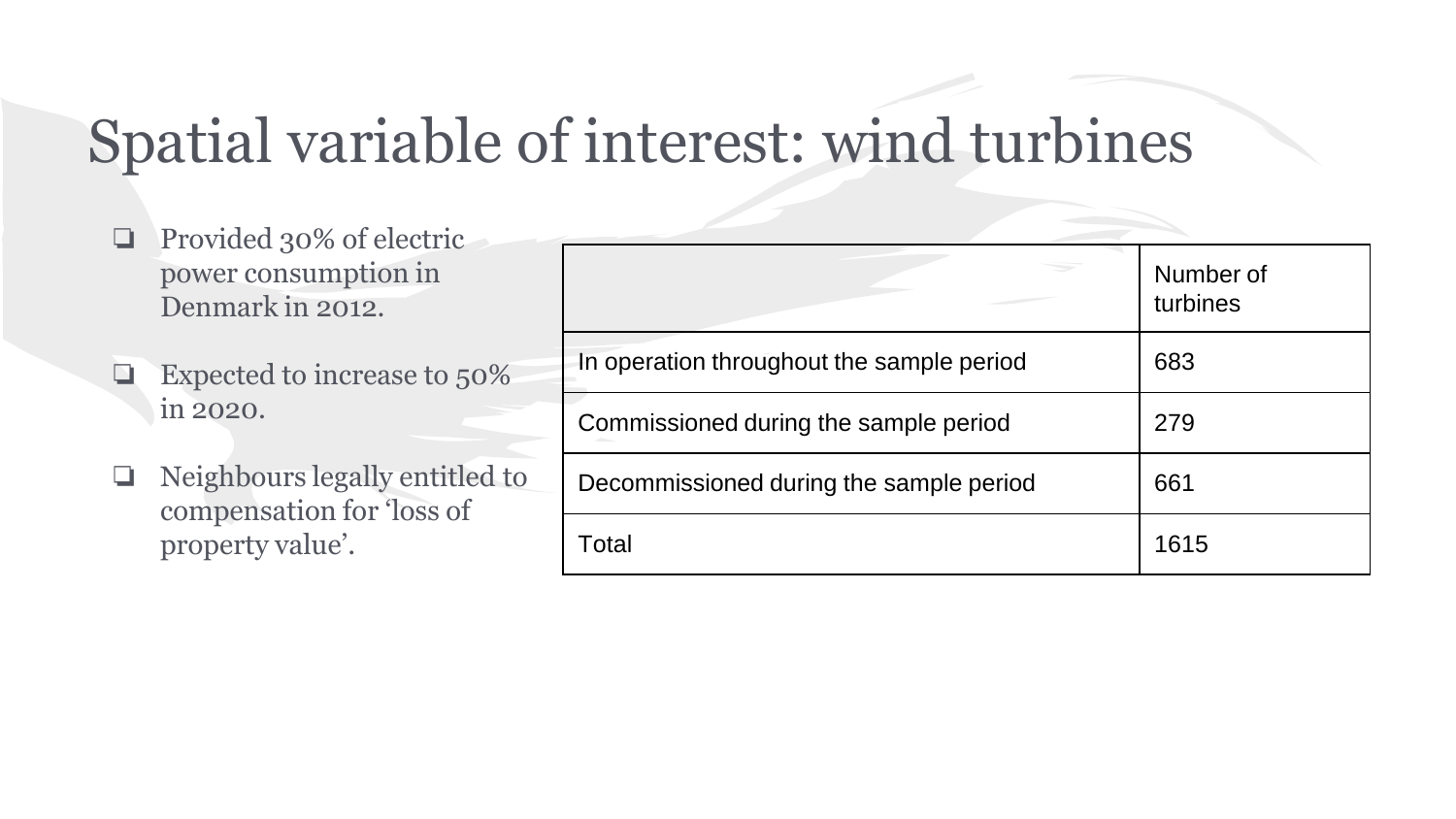# Spatial distribution of sales and turbines

| Distance to turbine (m) | Count |
|-------------------------|-------|
| (0,500]                 | 243   |
| (500, 1000]             | 1454  |
| (1000, 1500]            | 2440  |
| (1500, 2500]            | 7400  |
| (2500, lnf]             | 11869 |

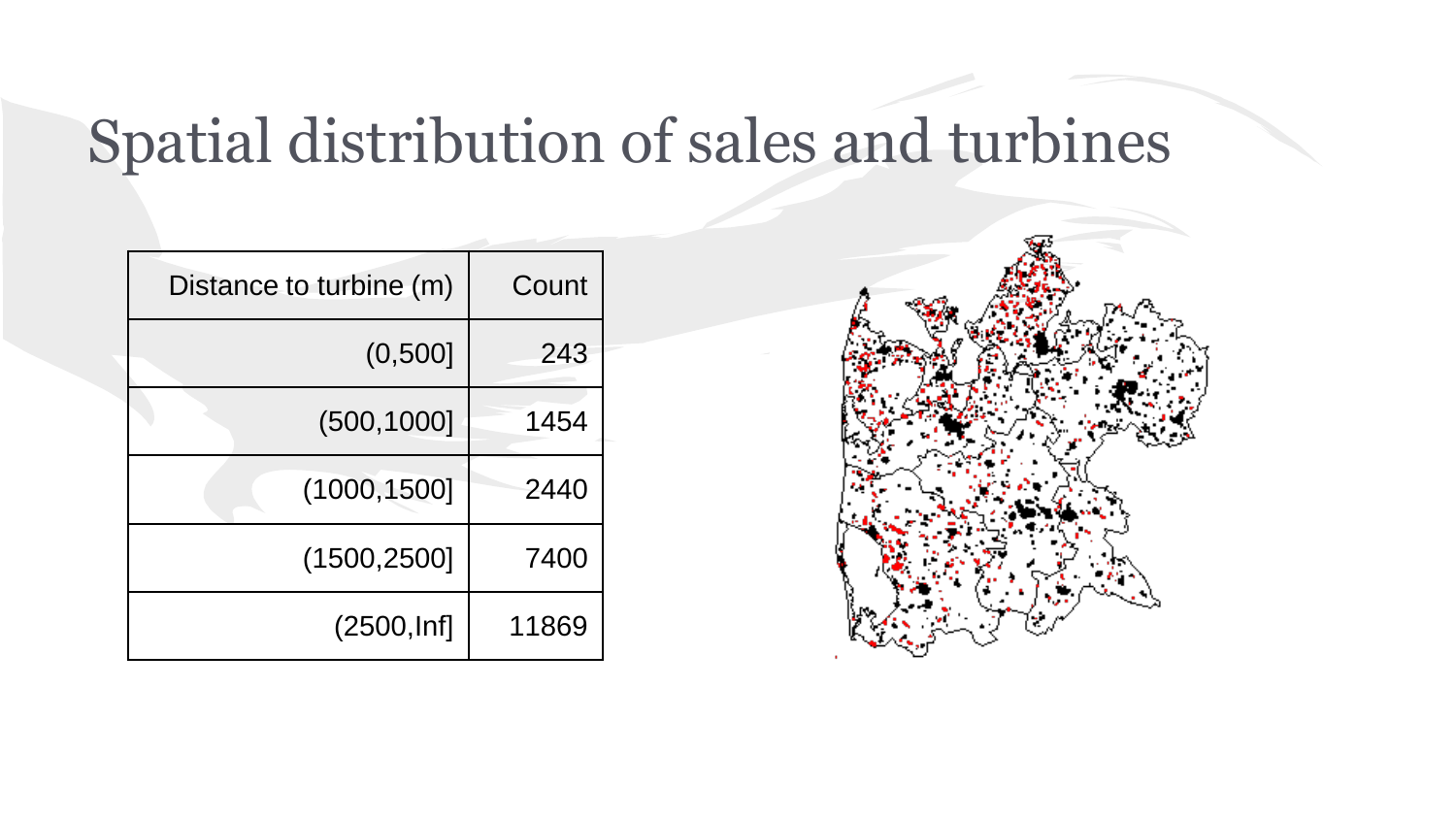# Measuring the impact of wind turbines on property values

| Study                        | Temporal variation in<br>spatial externatlity | <b>Models</b>                         | Impact of turbines |
|------------------------------|-----------------------------------------------|---------------------------------------|--------------------|
| Sims and Dent (2008)         | no                                            | <b>OLS</b>                            | no                 |
| Jensen et al. (2008)         | yes                                           | <b>SEM, SARAR</b>                     | negative           |
| Lang and Opaluch (2013)      | yes                                           | <b>OLS</b>                            | no                 |
| Hoen et al. (2011)           | yes                                           | <b>Fixed effects OLS</b>              | no                 |
| Hoen et al. (2013)           | yes                                           | <b>SEM</b>                            | no                 |
| Heinzelman and Tuttle (2011) | yes                                           | <b>Fixed effects OLS</b>              | negative           |
| Sunak and Madlener (2012)    | yes                                           | Geographically<br>weighted regression | negative           |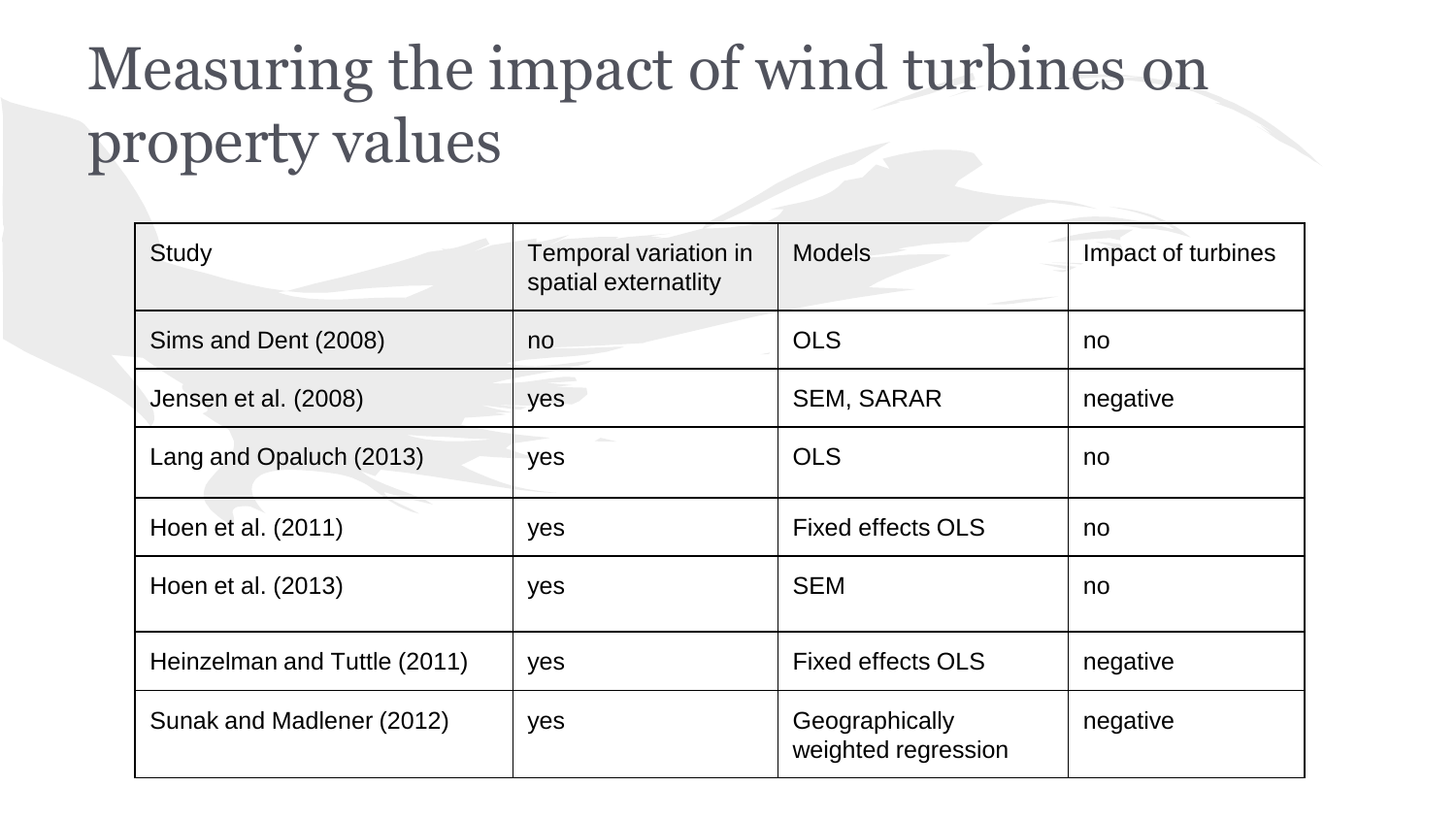

Methods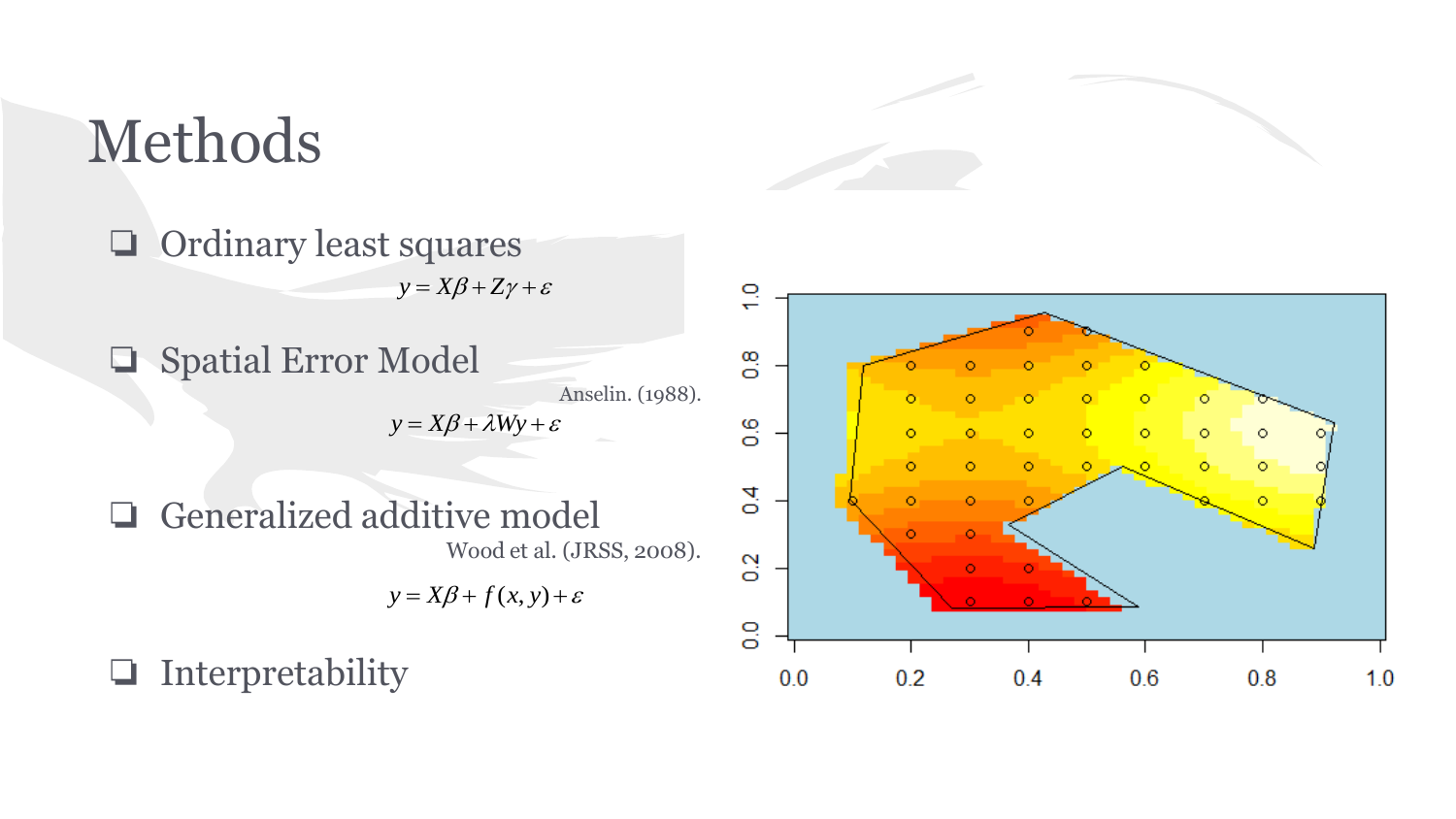# Estimation strategies

- ❏ Hedonic models with a small set of controls, varying only the spatial approach
- ❏ The proximity of a windmill is estimated as 1.5 km less the distance to the nearest active windmill
- ❏ The OLS model serves as a baseline
- ❏ SEM models
	- ❏ Row-standardized, k-nearest neighbours spatial weight matrix
	- Number of neighbours ranges from 5 to 50
	- ❏ Fitting by Maximum Likelihood
- ❏ GAM models
	- ❏ Maximum number of knots ranges from 50 to 2000
	- ❏ Penalized least squares, penalty determined by generalized cross validation
- ❏ Compare estimates to
	- ❏ Out-of-sample prediction errors
		- ❏ Median absolute percentage error
	- ❏ Tests for spatial autocorrelation
		- ❏ Moran's I, Perturbed Moran's I, Geary's C, Perturbed Geary's C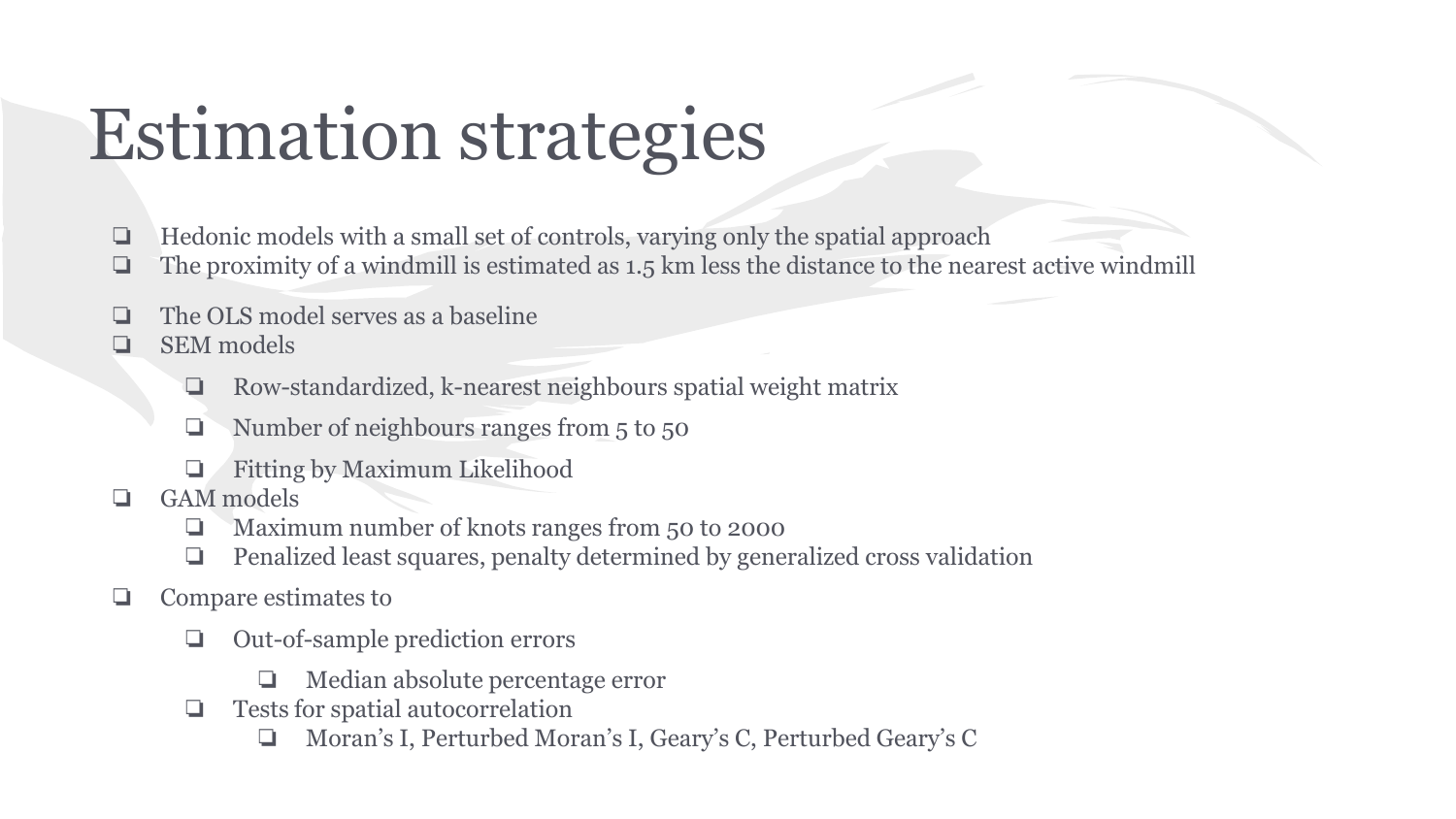# Results

| Model                    | Turbine.prox | P-value | Moran's I    | MAE out of<br>sample |
|--------------------------|--------------|---------|--------------|----------------------|
| <b>OLS</b>               | $-0,296$     | $<1\%$  | $0,49-0,57$  | 21,19%               |
| <b>Fixed effects OLS</b> | $-0,086$     | $<1\%$  | $0,06-0,14$  | 16,39%               |
| SEM.5                    | $-0,103$     | $<1\%$  | $0,02-0,08$  | 16,10%               |
| <b>SEM.50</b>            | $-0,039$     | $<1\%$  | $0,003-0,10$ | 15,74%               |
| GAM.50                   | $-0,154$     | $<1\%$  | $0,21-0,31$  | 15,77%               |
| GAM.750                  | 0,016        | 26%     | $0,01-0,07$  | 13,83%               |
| GAM.2000                 | 0,013        | 47%     | $0,00-0,03$  | 13,85%               |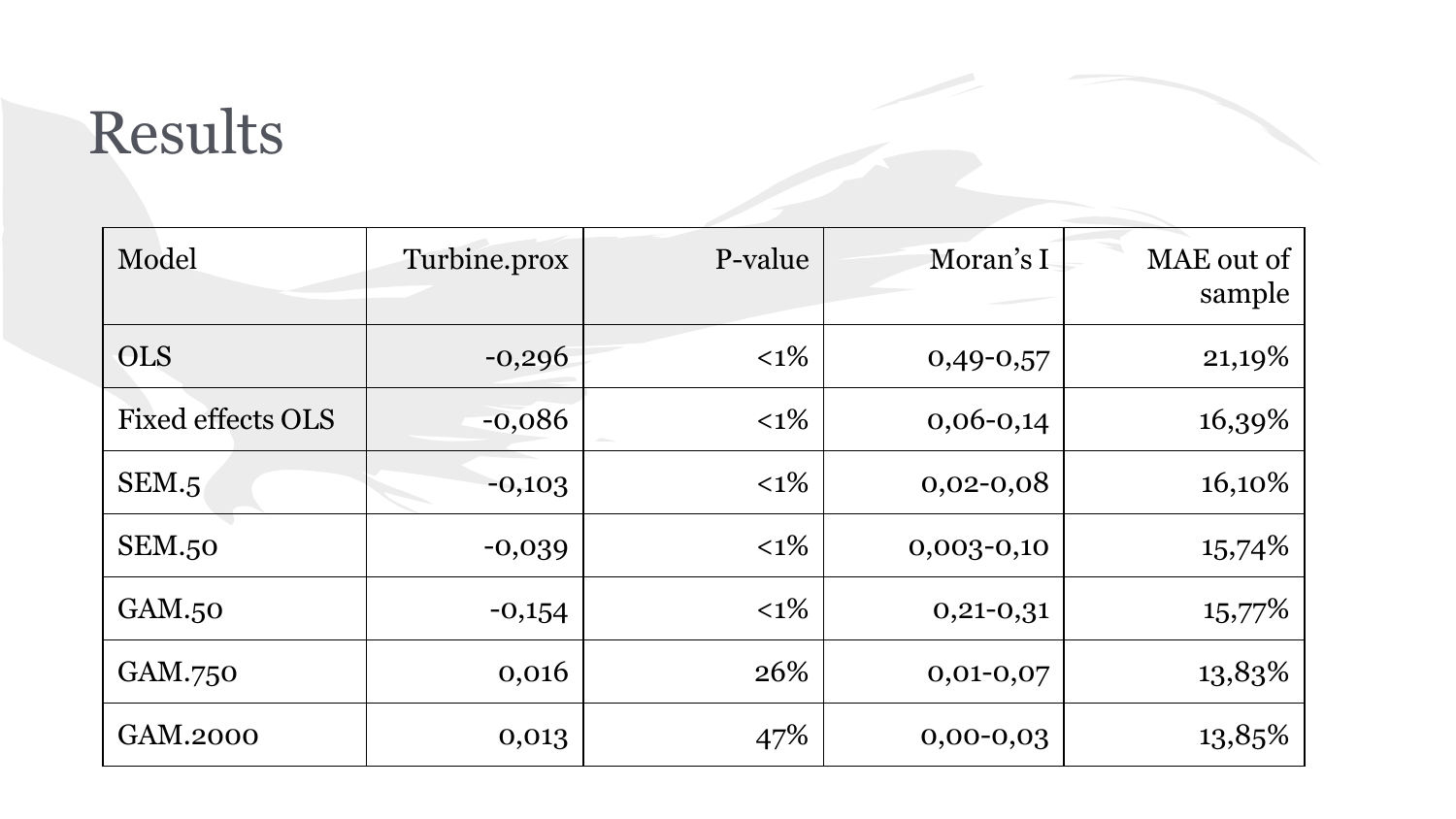### Additional results - SEM models

|                             | SEM.5        | SEM.50                |
|-----------------------------|--------------|-----------------------|
| Shortest neighbour distance | 4m           | 4m                    |
| Longest neighbour distance  | 6.500m       | 12.100m               |
| Lambda                      | $0,73656***$ | $0,93578**$<br>$\ast$ |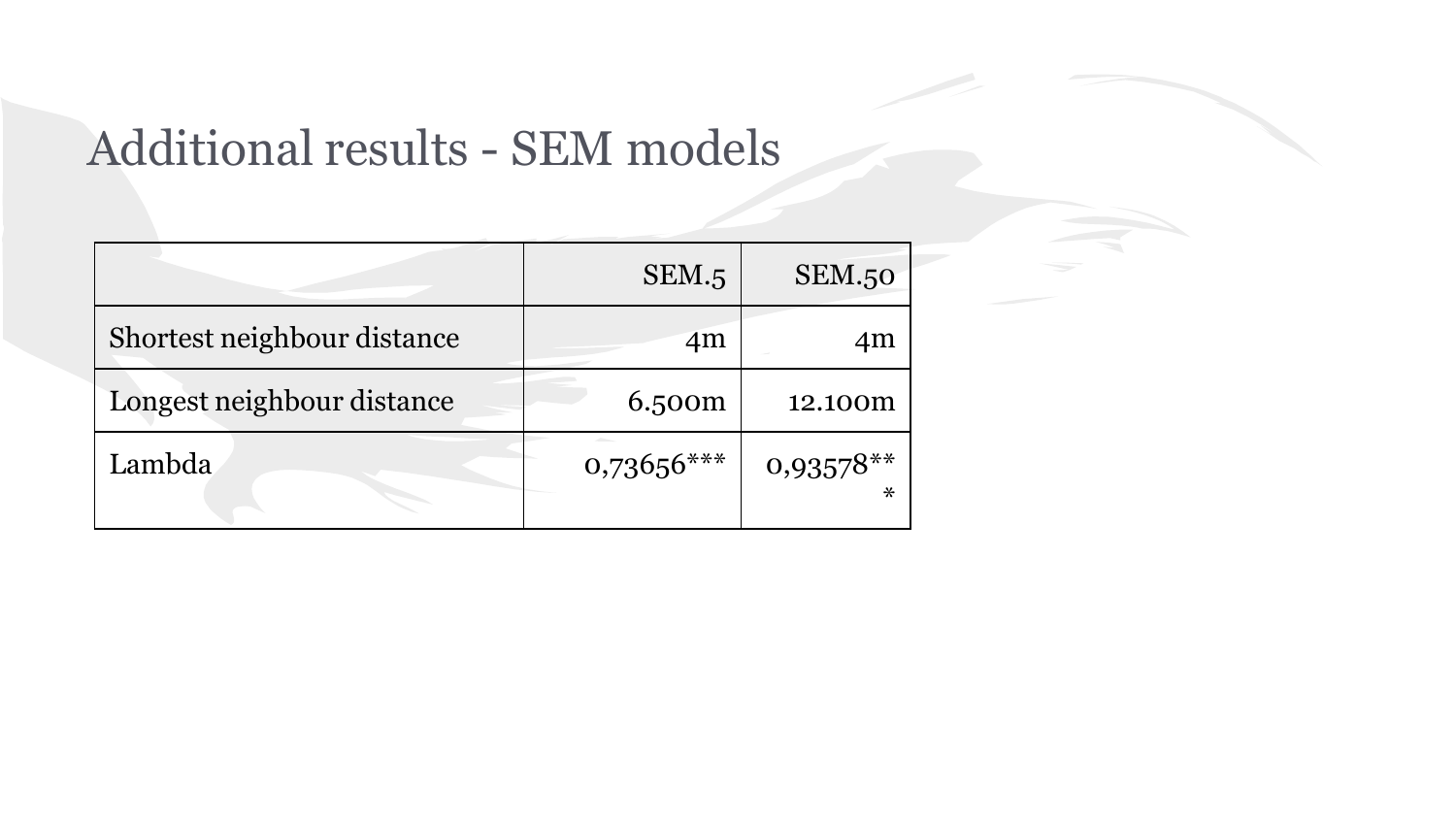### Additional results - GAM models

|               | <b>GAM.50</b> |                    | GAM.750   GAM.2000 |
|---------------|---------------|--------------------|--------------------|
| Area per knot | 140 km2       | $9.3 \text{ km}$ 2 | $3,6 \text{ km}$ 2 |
| Adj. R2       | 69,4%         | 77,5%              | 79%                |

|      |                | Knots Resid. Df Resid. Dev                                                                                                                          | - Df Deviance | $\mathbf{F}$ | $Pr(>\)$                       |
|------|----------------|-----------------------------------------------------------------------------------------------------------------------------------------------------|---------------|--------------|--------------------------------|
| 50   | 20948          | 1566.9                                                                                                                                              |               |              |                                |
| 250  | 20768          | 1227.5 179.99                                                                                                                                       |               |              | $339.43$ 36.7015 < 2.2e-16 *** |
| 500  | 20594          | 1165.2 174.41                                                                                                                                       |               |              | $62.24$ 6.9450 < 2.2e-16 ***   |
| 750  | 20387          | 1118.1 206.43                                                                                                                                       |               |              | $47.11$ $4.4412 < 2.2e-16$ *** |
| 1000 | 20215          | 1085.3 172.22                                                                                                                                       |               |              | $32.85$ 3.7118 < 2.2e-16 ***   |
| 1500 | 20089          | 1051.8 126.27                                                                                                                                       |               |              | $33.42$ 5.1510 < 2.2e-16 ***   |
| 2000 | 19956          | 1025.4 132.50                                                                                                                                       |               |              | $26.45$ 3.8850 < 2.2e-16 ***   |
|      |                |                                                                                                                                                     |               |              |                                |
|      | Signif. codes: | $\cdot$ $\cdot$ $\cdot$ $\cdot$ $\cdot$ 0.001 $\cdot$ $\cdot$ $\cdot$ 0.01 $\cdot$ $\cdot$ 0.05 $\cdot$ $\cdot$ 0.1 $\cdot$ $\cdot$ 1<br>$\bigcirc$ |               |              |                                |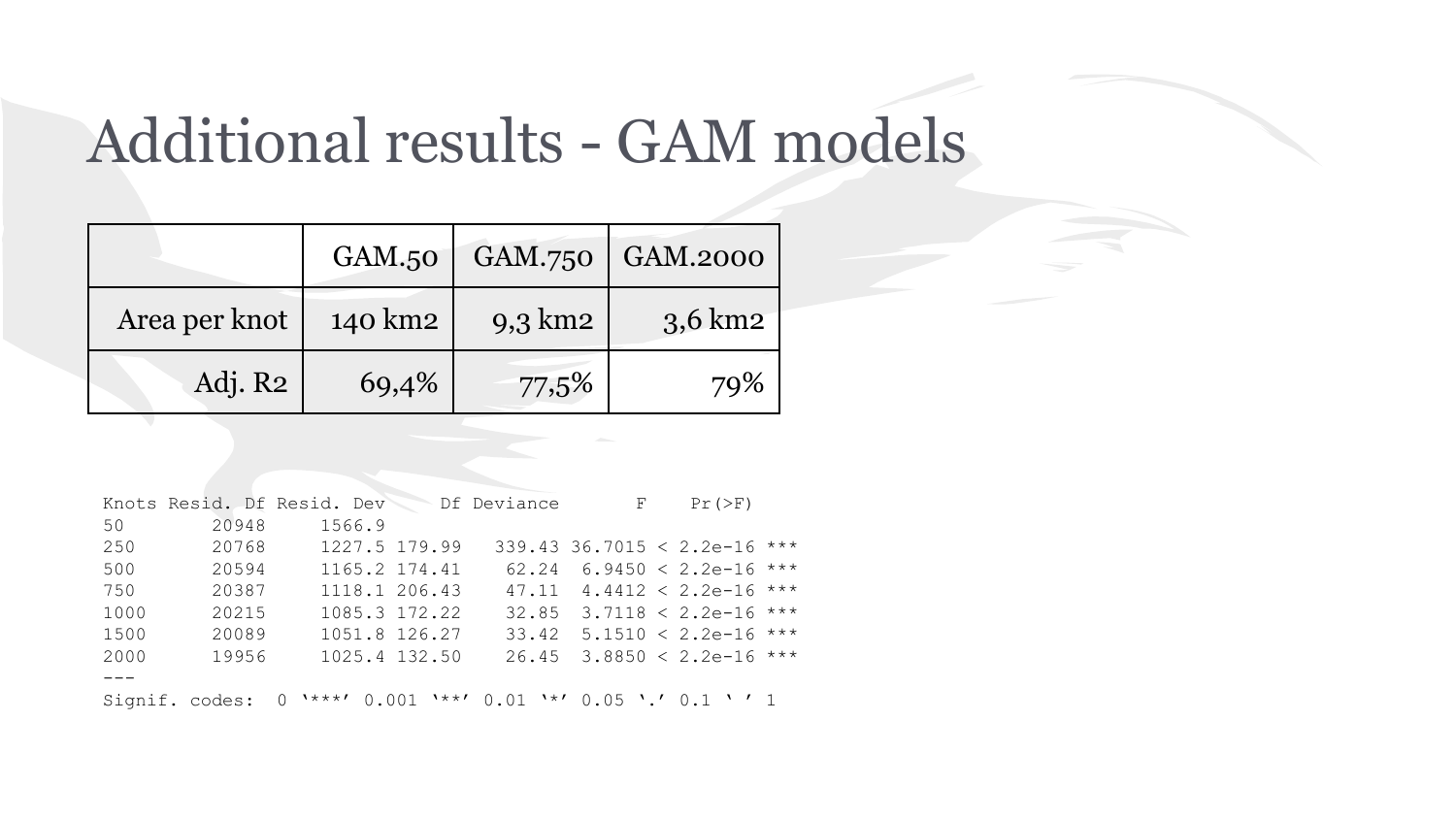# Additional results - Spatial autocorrelation tests

| Model    | Moran's I.mc | Geary's C   | Geary's C.mc |
|----------|--------------|-------------|--------------|
| SEM.5    | $0,02-0,08$  | $0,91-1,01$ | $0,90-1,01$  |
| SEM.50   | 0,003-0,09   | $0,89-0,97$ | $0,88-0,97$  |
| GAM.50   | $0,21-0,31$  | $0,68-0,76$ | $0,67-0,76$  |
| GAM.750  | $0,01-0,07$  | $0,92-0,98$ | 0,91-0,97    |
| GAM.2000 | $0,00-0,03$  | $0,96-1,00$ | $0,96-1,00$  |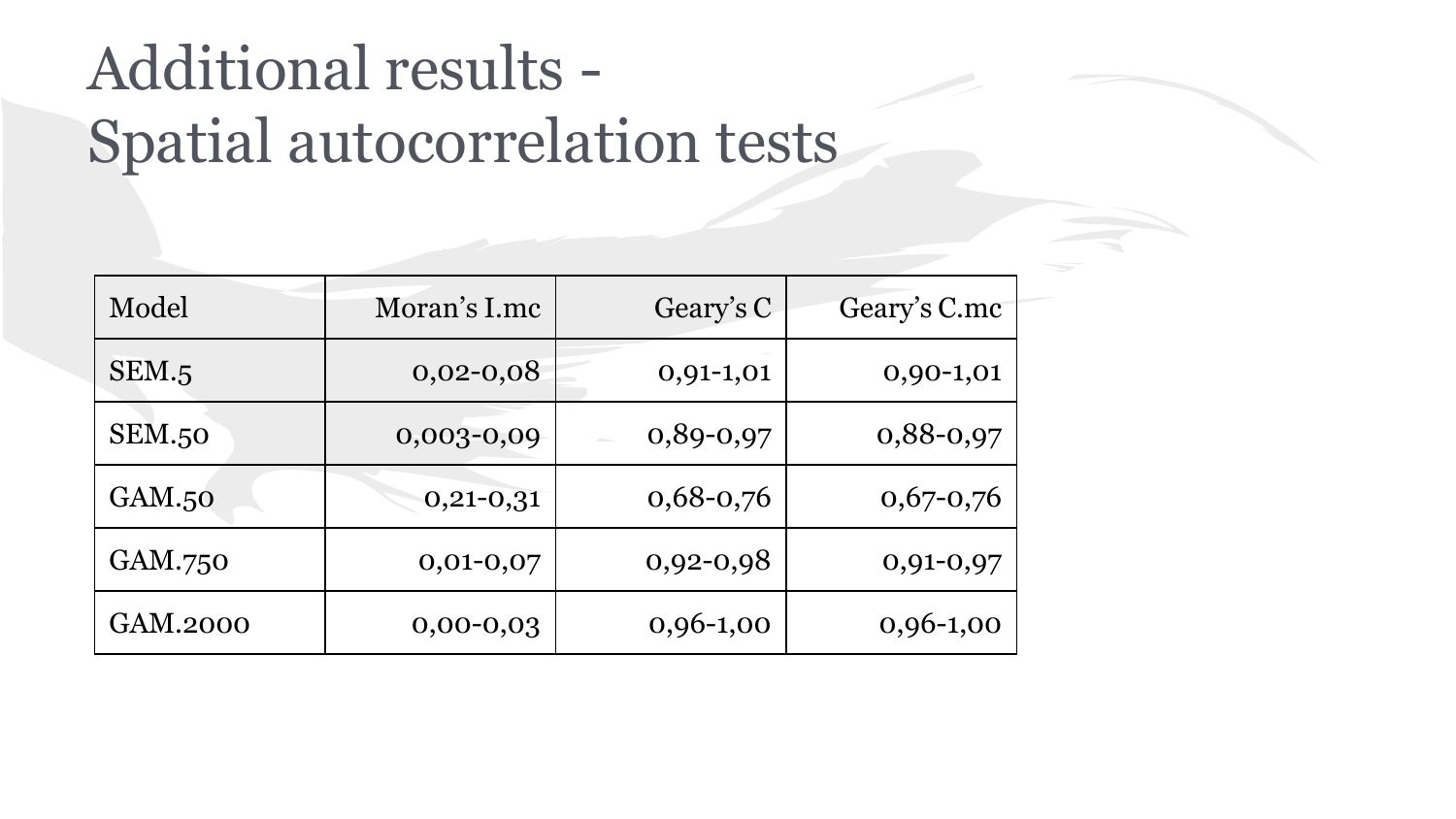# Where did the externality go?

❏Omitted variable bias / inconsistent estimates? ❏Concurvity between distance measure and the spatial modelling?